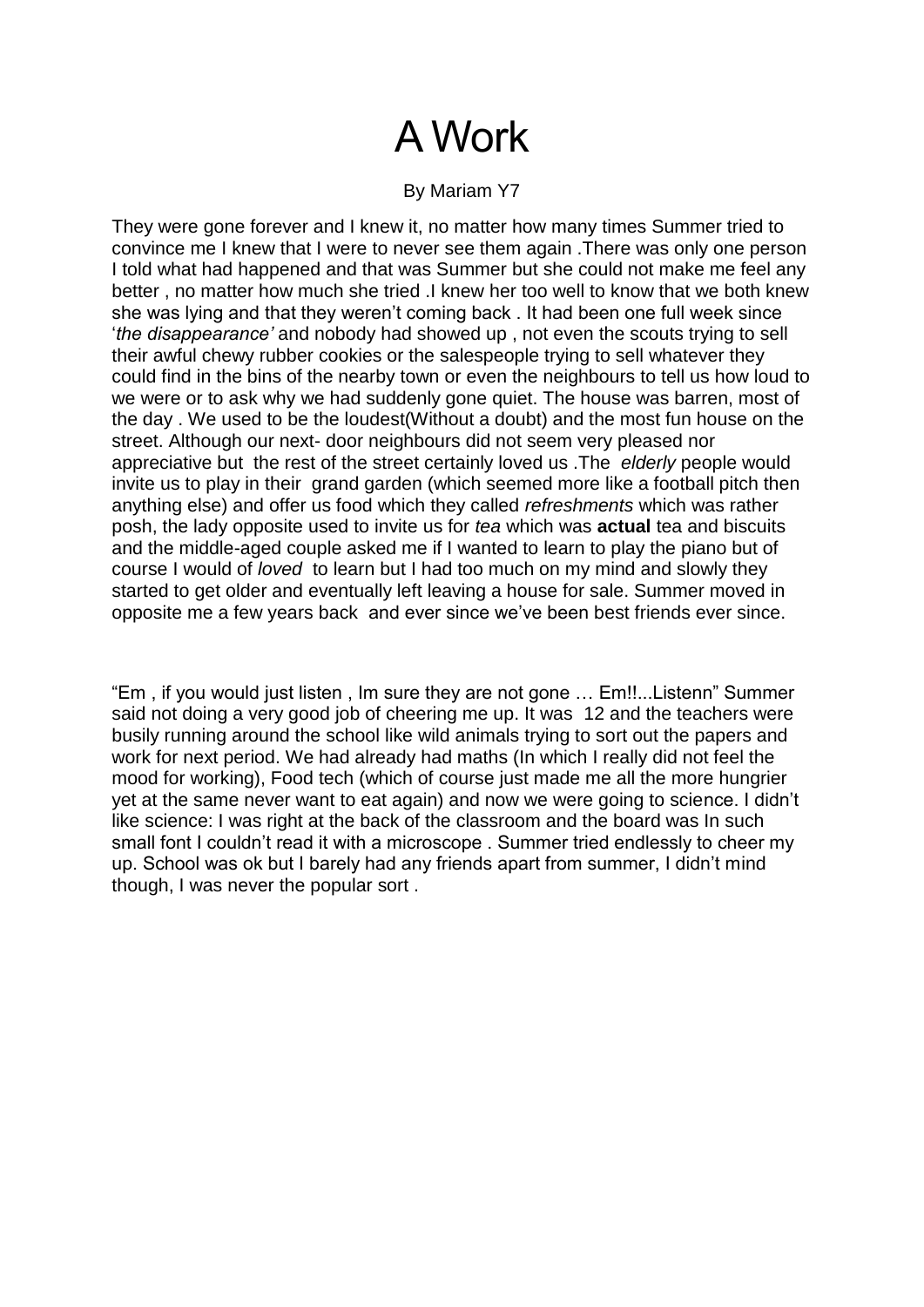### The disappearance

2 weeks ago I was stuck at home reading a book : my parents went out but I was grounded and so were my sometimes entertaining but also very infuriating siblings.My parents never came back . I rang and rang and rang , texted till I could no more but no replies no read messages no call backs … my parents and my whole family were overprotective ,being a Whistletoe can be simply the *worst* especially if your family don't let you do much. My parents would usually constantly ring me but the calls never came nor did any texts , I worried but not too much until a day passed by and they still hadn't come I waited and waited but still no people at the door , even the sun was far too lazy to try to rise but the clouds loved to make the mood even more dreary. Summer tried to persuade me that they had gone somewhere , maybe on holiday but I knew something had happened to them and it was up to me to figure it out…

The day after *'the disappearance'* the world was flipped upside down , it seemed as if all the fun in the world was drowned out and all I could hear was the heavy rain falling down on the hard concrete pavement. I told summer all about it and at first she agreed with me and seemed rather sympathetic but the more she thought about it the more she *tried* to cheer me up and tell me they weren't gone ., of course they were and if I were to see them again it would be a **miracle** but miracles only really appear in fairy tales and I was *certainly* not in one…

I am almost certain that Summer told Levi then Levi told Sophia (after all they are twins) and then Sophia told jasmine , I guess they were my friends but not very close ones . Levi lived next to summer and Sophia was his twin , Sophia and jasmine were best friends and they got top scores in every lesson , it was rather scary how clever they were. Levi and Sophia both came up to me to ask me about a dozen questions about what had happened , they seemed as if they were detectives and they were about to solve a crime and of course Jasmine , with her ability to solve any and ever puzzle, came along to help them . Summer and me decided it was time to let them '*assist'* us in the mystery (what they had called it as they thought disappearance sounded boring)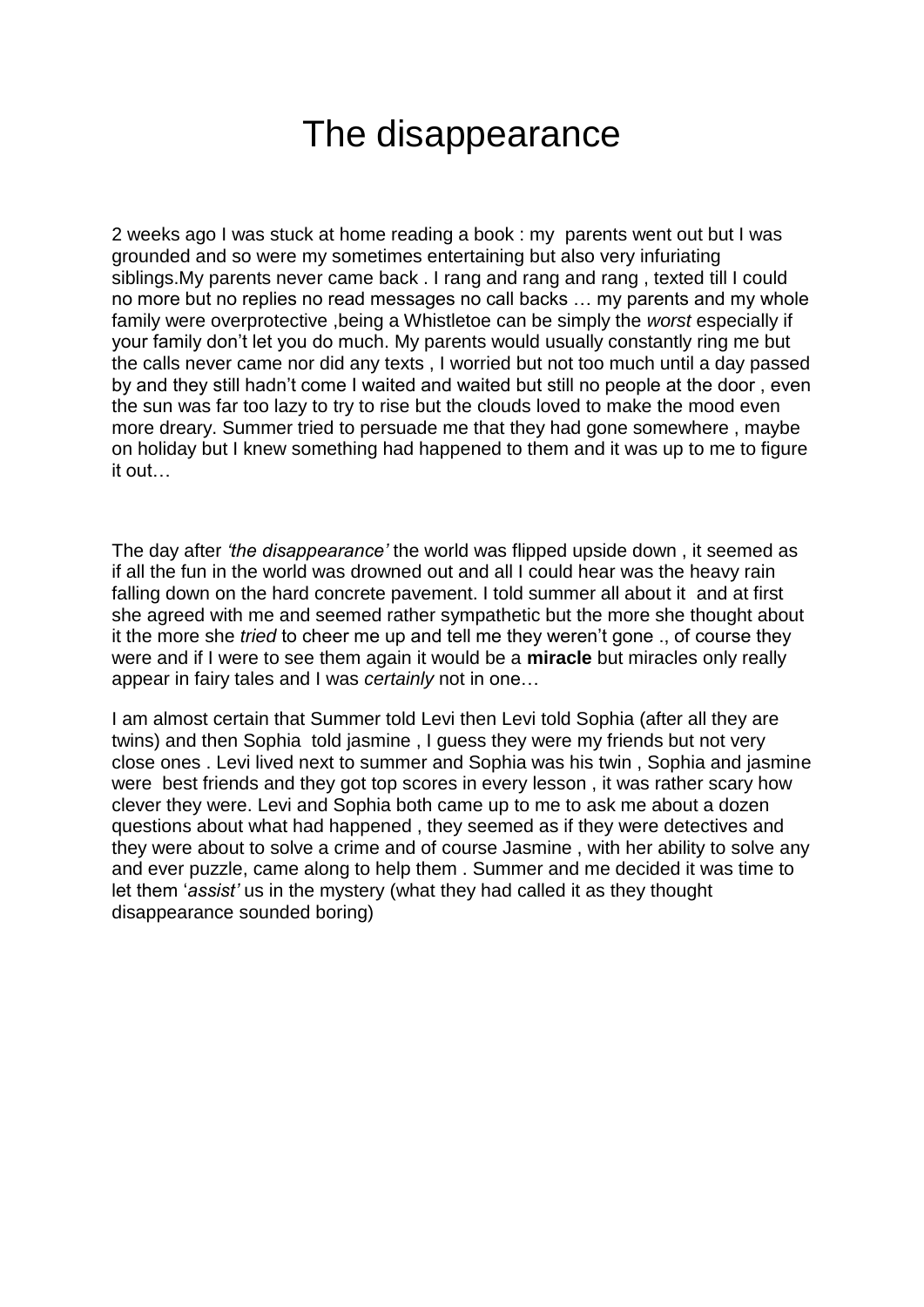## The investigation

As Sophia and Jasmine were known throughout the whole school as 'detective wannabes',yes they were greatly underestimated and ignored even by the younger years and yes they did know about that greatly offending nickname, it was no mystery (no pun intended) that they begged to be part of 'the investigation'. There was no such thing but in one of Summer's *attempt* to cheer me up she suggested that we investigated ; when we were very small me and summer used to did little investigations about *who stole Mr Bunny's teapot* or *who ate all of the chocolate digestive biscuits* , of course back then it wasn't as serious . I don't know exactly *what* Summer meant by the term 'investigation' after all there wasn't much to investigate but the others certainly didn't agree with me.

It was 1pm and we were all in the middle of history lesson , today we were learning about the aphonten jewel, apparently in the 16<sup>th</sup> century the king stole the jewel from France and a war nearly broke out , the French got it back but last week it was shipped back to England and all hope for the jewel was lost and buried deep down under water. The jewel was going to showcase for the queen's coronation but unfortunately it never showed up and if anyone found it a reward of £1,000,000 were to be paid in return.

I looked down at my now half full , bronze book and noticed an eerie long slip of paper beneath the worksheet the teacher had just given out.

*Meet us at 4 at the wanding tree – Summer and the rest of the 'investigators'*

#### *P.S:please think of a better word for 'the investigators'*

I cautiously slipped the paper into my bag and started packing away for the next lesson.

The rest of the day seemed as if it had grew wings and flew away from me, the hours turned into minutes and the minutes turned into seconds so fast I could barely keep track of them. Whenever I wanted time to fly by it would stand still and refuse to move , it was as if time had a personality and it certainly didn't like me , however today I was rather *excited* for the meeting which surprised me just as much as it surprised them.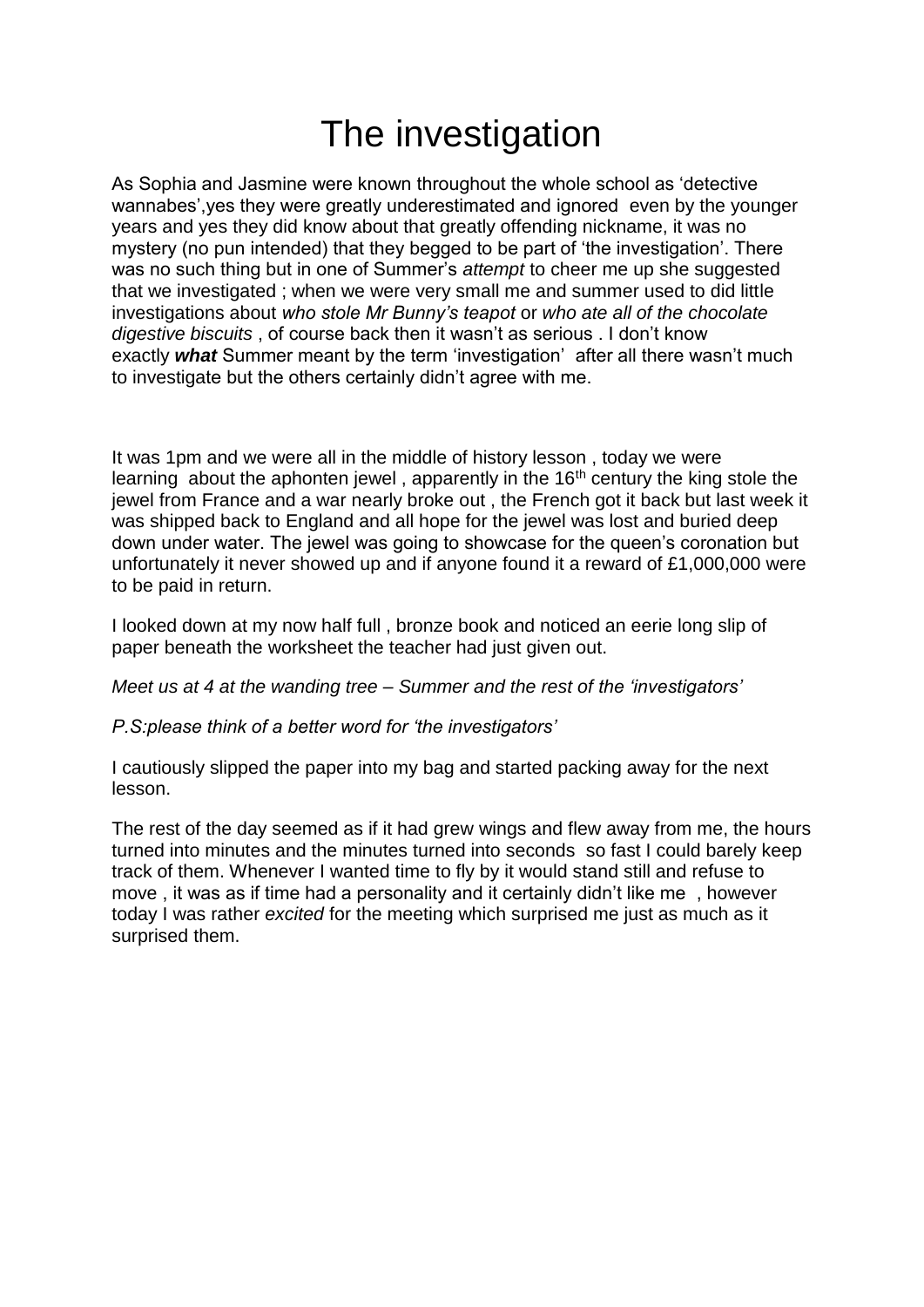#### The meeting

"So welcome to our very first meeting" Summer said as optimistic as ever, as we all gave a small laugh and returned to our seats. The wandering tree was famous in our school .Sad? Go to the wandering tree , Happy? Go to the wondering tree, Annoyed? go to the wandering tree, Excited? go to the wandering tree , Your parents missing? Have a meeting at the wandering tree!So of course Summer would choose to go there, it was winter and the harsh rain pins fell down on the damp grass which in summer seemed more like a rug.The wandering tree was not oftenly visited at Winter, the tree did not provide much protection from the mighty winds or the frustrating rain so no one really came there. Under the tree , Summer had placed a large mat (which was big but couldn't keep all of us on ) and one small one , which of course no one wanted to use as it was isolated from the rest of us so we all squished together on the big one.

We had all gotten the notes Summer had sent out and it was a miracle that no one else noticed but it was ordinary for her as she had a talent for being unnoticed when she didn't want to be seen. Jasmine and Sophia raced us to the tree after school but we were already there by the time that they had gotten there.

"How...did…you…two…get…there…so…quick" Sophia panted , with long pauses between each word as she was trying to catch her breath.

"Two words- Short path" Summer replied, already acting like a detective , "You ought to know all the secret paths in school if you want to be a detective."

We actually didn't use a short path , I was a *very* slow runner but when your best friend is destined to be in the Olympics , you *have* to be able to keep up. Summer was not the boastful sort so she didn't tell them that she was just very good at running.

"Okay ,So Can anyone think of a name instead of the 'investigator'?" Summer queried.

"Crime kickers or Crime Killers or-" I immediately shouted out but half way through Summer interrupted me.

"Crime Kickers…Perfect!" She exclaimed , over excited about the name , but I was very proud of the name and we all loved it.

"So to start this meeting of , we are investigating the mysterious dissapperance of Emerald Whistletoe by Me -Sophia Smith , Jasmine Arin and Summer Jones and Emerald Whistletoe , we do not yet have any suspects yet." Sophie announced sounding very professional , not at all like a wannabee.

"Yet.."I replied which sounded like something Summer would say but I didn't quite know whether having a suspect was *that good* of a thing.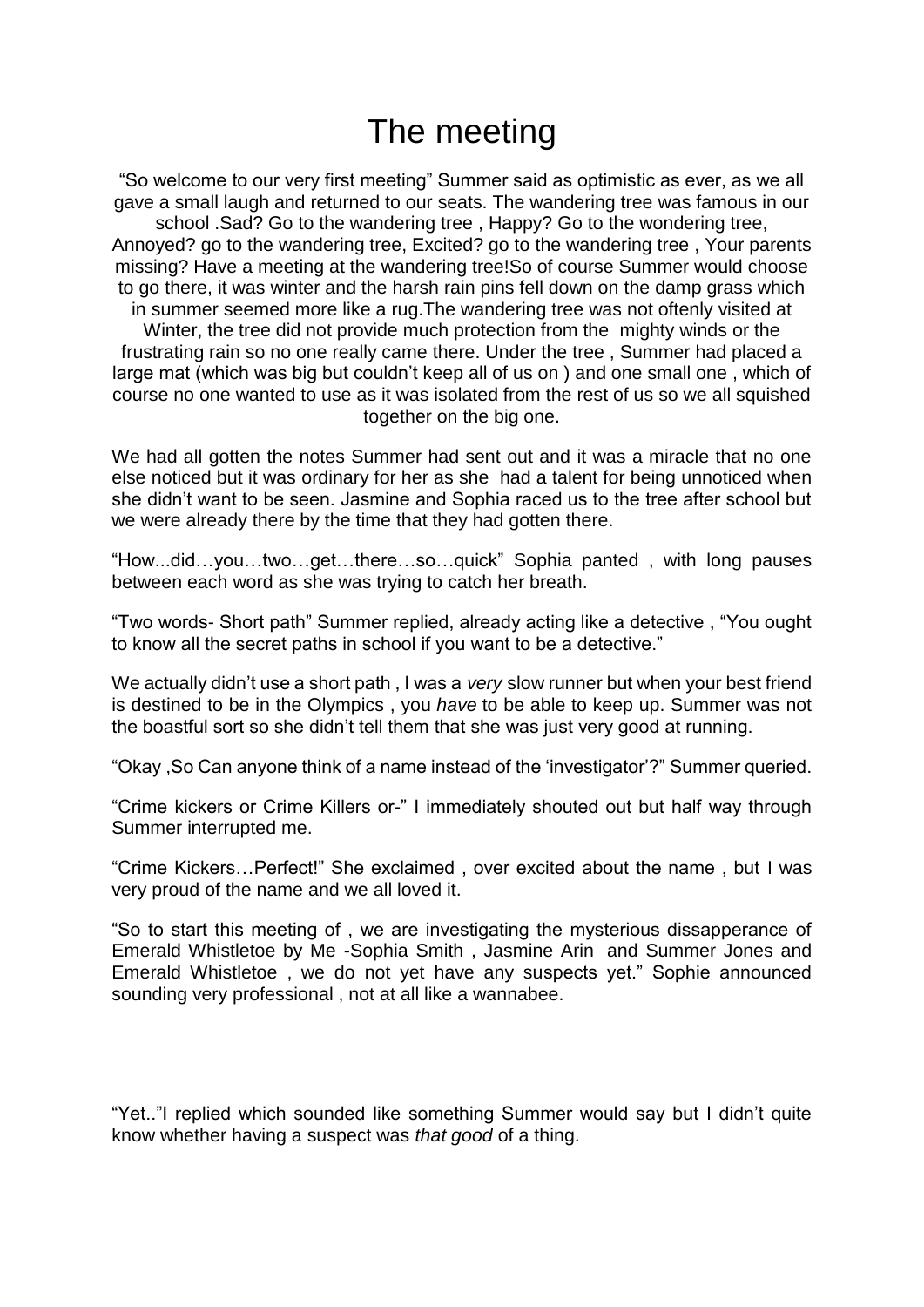Today I was on 'babysitting duty' so I had to take Amira with me to the wandering tree. She played and messed around with my phone as if she was a 5 year old , played some old games she had downloaded long before *the disappearance* and messed around with chalk crayons she received from school as a reward . Amira could be quite smart but only when she wanted to and she was not at all interested in mystery or crime or detectives so it was rather a surprise for everyone when she suddenly blurted out an idea that was so obvious we hadn't even seen it.

"Emmy , have you checked the cameras?" she asked , I was sure she wasn't asking because we were figuring out a mystery but because she had stolen some chocolate from the sweet draw.

"Cameras..that's it!" I muttered to myself , we had only just become and the mystery was beginning to solve itself.

"Summer , there's cameras in my house , we could use those!"I said with enthusiasm

Summers face lit up like a firework as so did Jasmine and Sophia.

The unceasing rain started to pour far more heavily now , and a tree was not much good for such heavy fall. Sophia, Jasmine and Summer all got texts from their parents and complained but for once wished I had those texts … Amira was moaning about how her hair had gotten all soaked so I had to leave at once before she fell into a tantrum , it sometimes amazes me how my 7- year old sister can convince me to do so much by doing so little.

Summer and Sophia came with me home as they lived on the same street as me but we didn't talk much , they came over in my house but my older sister didn't seem to mind so much, I always expected her to become bossy when our parents weren't around but she became less stressed and more calm. With much anticipation we raced of to the security cameras. I had forgotten that Thursday had been the record breaking most foggy day this year and it was hard to see what was right in front of you. We stared eyes wide at the screen absorbing as much information as we could and that was when we realised something.

*We had our first clue…*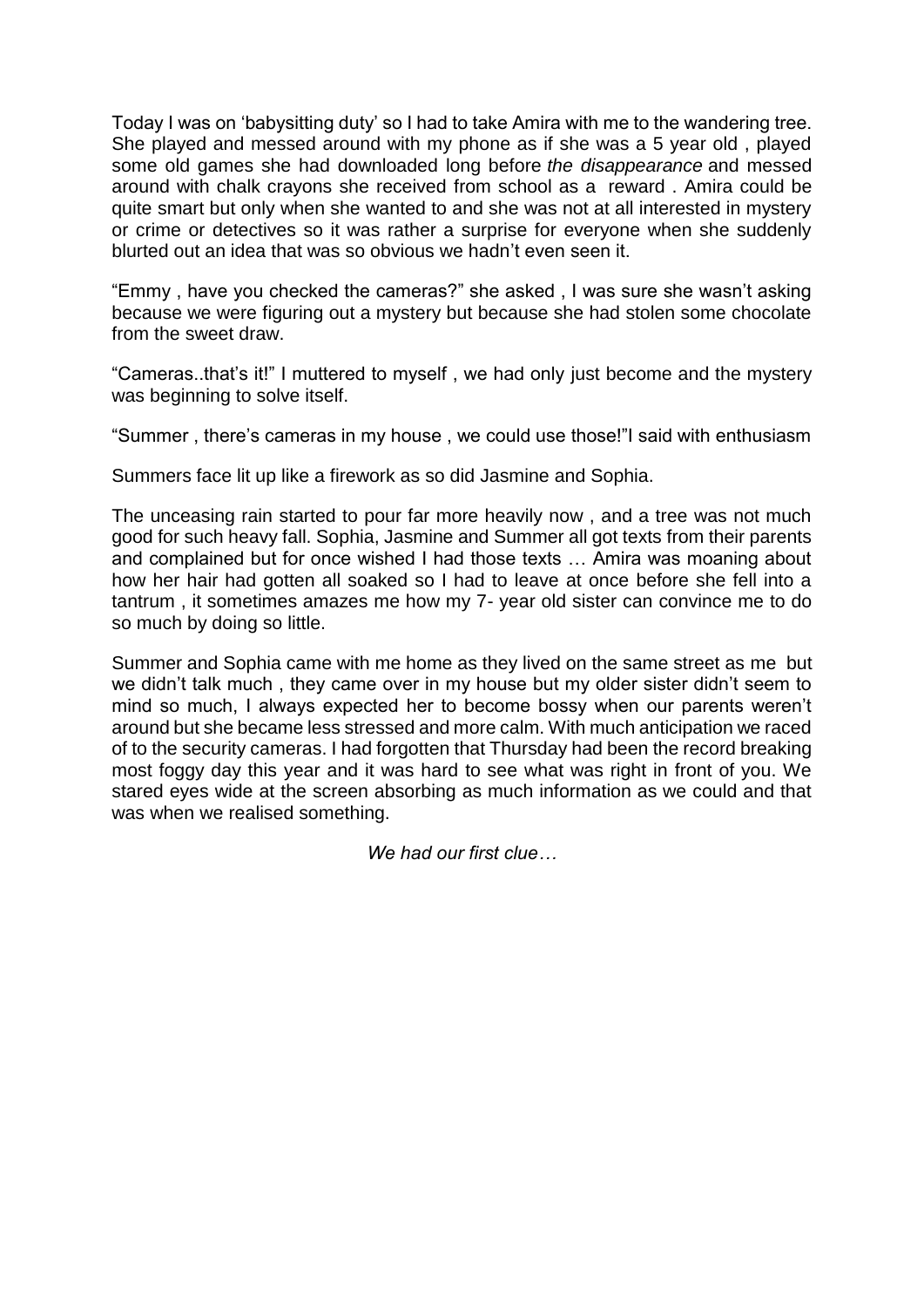## The magic trick of the century

On the screen was something none of us could truly believe was real… it was there and there was barely any fog to block our view but none of us had the imagination to believe that it had actually just happened.

"Am I Hallucinating?" Sophia questioned feeling rather faint. We had just witnessed something which seemed rather impossible and not plausible. I was wondering the same thing as Sophia or maybe this was just a dream and it would go back to normal , my parents would be there and this was all not real. Only it wasn't a dream , it was real and my parents were gone unless we solve the mystery and get them back and it wasn't going to happen by itself.

"What happened to the car?" Summer murmured, her voice barely more than a whisper… it was the same question we were all thinking at that exact moment. The car had arrived ,in pristine condition, at the drive , my parents were in the car when they came but just like that they were gone … they had *disappeared* and I had no clue as to where they had gone.

"But it's impossible!" We all said in unison but it was not the time for laughter , we were so bemused that none of us (including me) realised before now that the car was just outside the house and it wasn't off limits or dangerous.

"Well I think its time we go and check the car itself" I said , still clutching on to the spare , bronze and silver keys that I had grabbed from the key rack.

Sophia and Summer both nodded and gave a small smile, we opened the door to the garden but it was locked , I looked at the keys in my hand but none of them seemed to fit , I tried countless times until I realised that we didn't have a key to the back of the garden , the only people who did were my parents but that was no use now. We all glanced around the room , trying to see if they had left it out , we had hope until Amira told us that they had taken it with them. Unlike most houses , our house was ancient , so old yet the security was so new , we had no other way to get to the garden. I was confused as to why we had no other keys to the garden yet at least one spare key for every other door.

The car was not in the garden so we could go through the front door and investigate.We were all very eager to find some clues and see what had truly happened ( since none of us were convinced by the vanishing act). It was no use. There was nothing … nothing there , the car was still in very good condition and there was not a single trace of anything left behind. No clues  $=$  no investigation  $=$ one unsolved mystery and no parents.

"It's usele -" I said sighing until I was cut of by Sophia. "Look what I found , I think we may have our first real clue…"She screamed with excitement. I looked down at the fluffy grey toy and minute crumbs she had held in her hand. "It looks like cat food and a toy…"She squealed as if we had just solved the mystery. There was only one person on the road who had cats and she *loved* them. We were all certain no one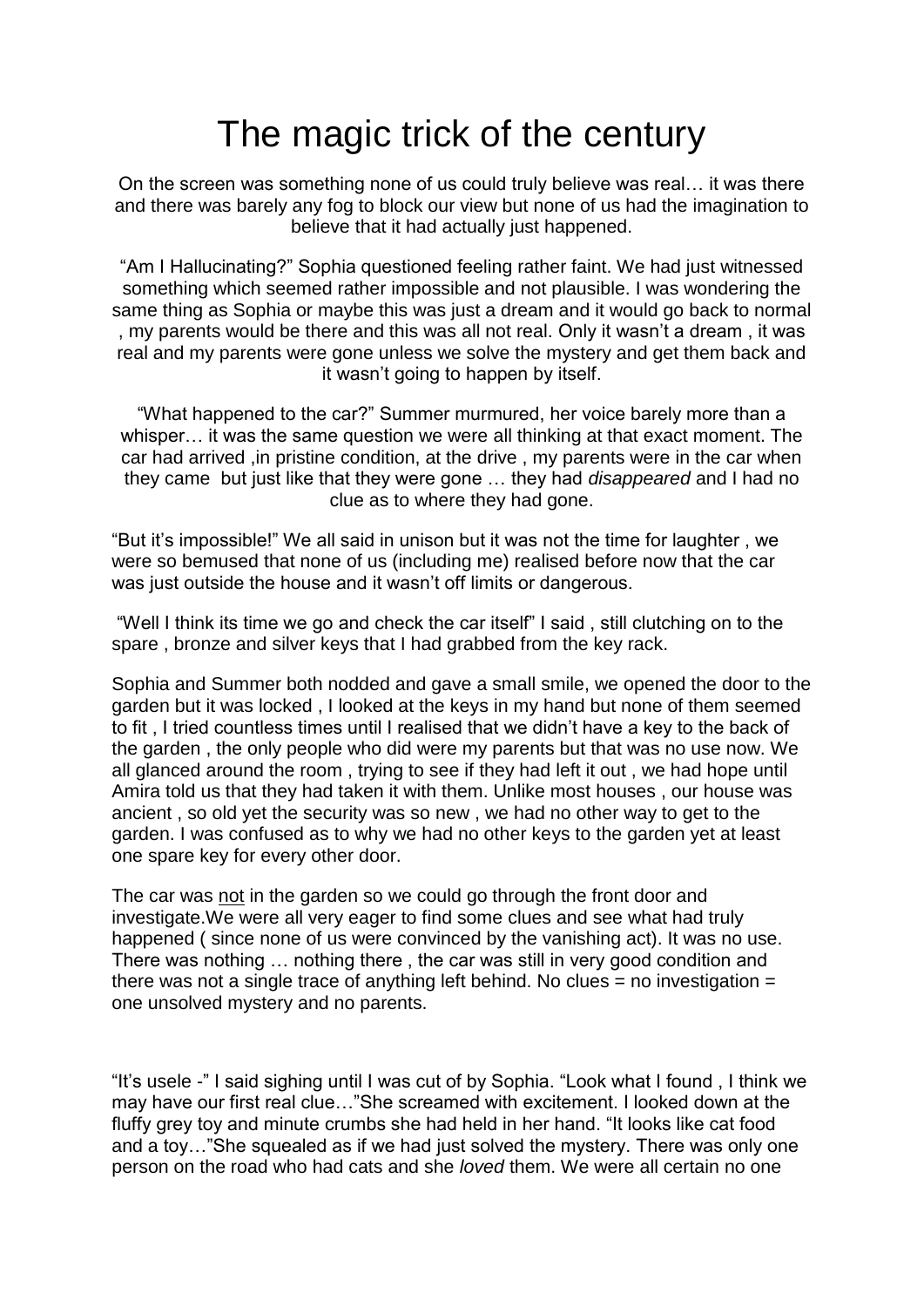else on the street owned a cat apart from her and the toy that Sophia held in her hands was one of Mittens' (the cat) favourite toys. "Well looks like we have our first subject" I said, smiling .We would of investigated more but it wasn't like you could just go up to your neighbour and ask *Hi!Did you take my parents at 1pm two weeks ago? I found your cats food and one of their toys.Do you have an alibi? Should call the police to arrest you?* I had to think of a way to get her alibi without being noticed and it was getting late , Summer and Sophia's parents would start to wonder what we were doing.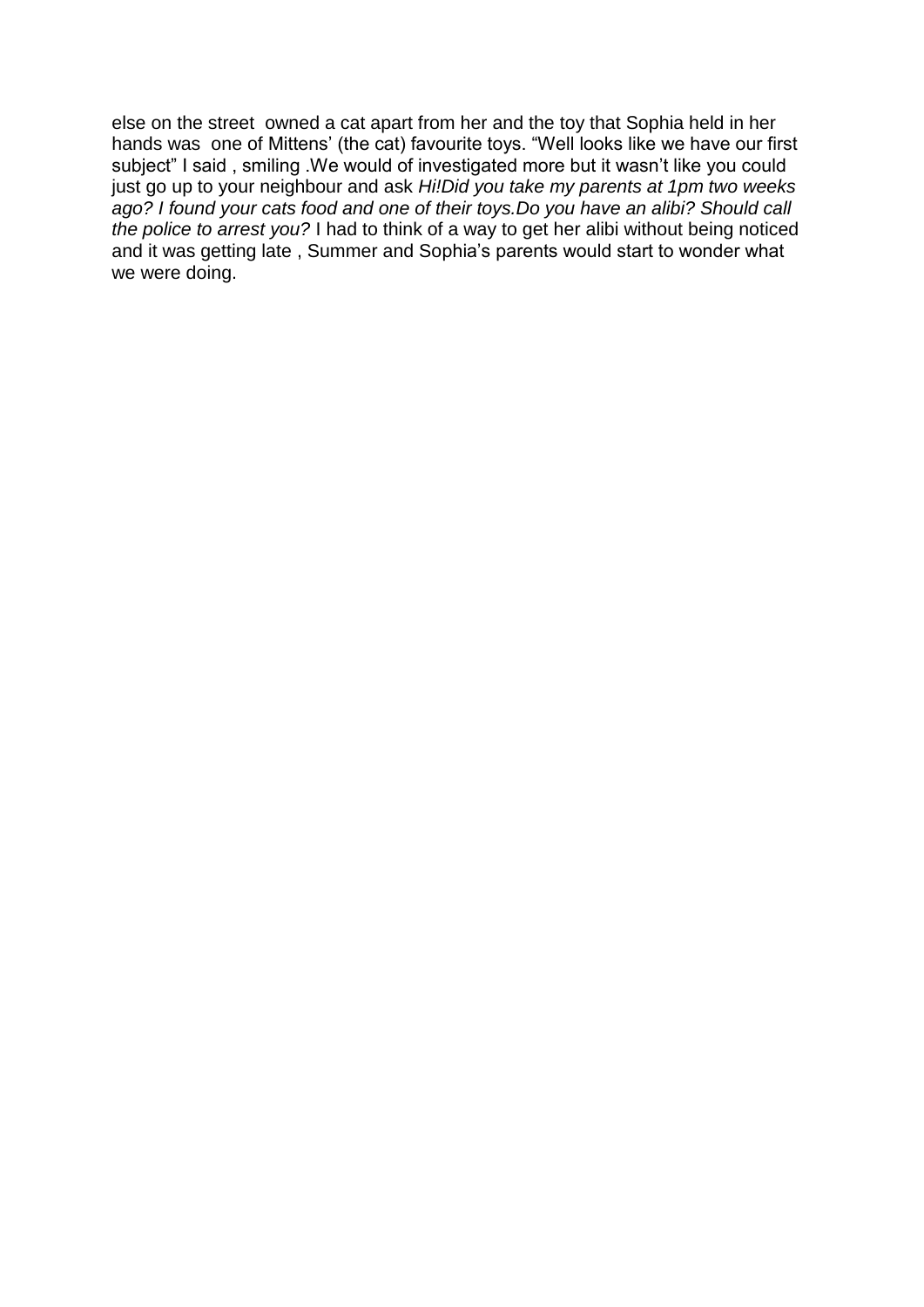#### The survey

I walked home hastily(after all my house was only aa few metres away) , it was getting dark and midnight- black ink spilt over the starry sky, stars shimmered and gave me some hope that maybe I would find my parents.I woke up to mittens curled up at the side of my bed , he pounced on me and his small furry head tilted towards the clock. I would usually have a panic attack and run to school but today the polls were being collected so it was closed for the day.I went to open the door to see some exhausted looking scouts standing there with a white strip of paper . "If you could just do this *survey* for us" one of the smaller ones pleaded. The word *survey* hit me like a dagger – so fast and precise. I knew exactly how I would get Miss Canorn to give us her alibi - the plan was simple , we would pretend to do a survey and ask her what she was doing that day . Her memory was sharp and she was **awful** at keeping secrets (but she could be a great liar and lied that she was a bad liar) as well as sounding very suspicious when she had done something. I quickly filled in the survey that the scouts had thrusted in front of me and ran to Summer's house. Amira came tailing behind me and a sly, crooked smile grew on her face as she said "What are you doing em! Should I tell Rene?" Rene was our elder sister and she was *very* overprotective just like our parents.

"If you be quiet I will make pancakes " I compromised and it didn't even take her a second to say yes.

I called summer to come out and she ran downstairs in her navy blue dress. "Am I late? What's the time? Ahh its school!!"she screamed running around the house. "Its voting day today: no school!" I said , laughing. It was like summer to be so unorganised. I called Jasmine and Sophia to come to the end of the street in ten minutes and even though Jasmine was further away from us she got there very quickly. "What's the plan?" Jasmine asked enthusiastically. I explained it to them and they didn't say a word but nodded their heads in unison , we slowly walked down to no.5 (Which wasn't far from the end of the road) and pressed the doorbell. The house was old and rusty , moss and ivy snaked around the brick and it looked more like an ancient castle then a modern house.

"Hello Miss Canorn! We have a survey for you what were you doing last Thursday at 1pm?" Sophia said with a smile that reached her eyes. The survey sounded awfully suspicious but she was to distracted with her cats to realise. "Well I was with Ms Hory she was painting my cats , why what a wonderful painting it is" She replied. She held up a large board with a drawing (It looked real … *almost* real)of her seven cats (Yes she has **seven**!) Her alibi wasn't too attention drawing and it didn't seem very suspicious but the only way to find out was to ask Ms Hory herself.

draw ,deceive and pull some tricks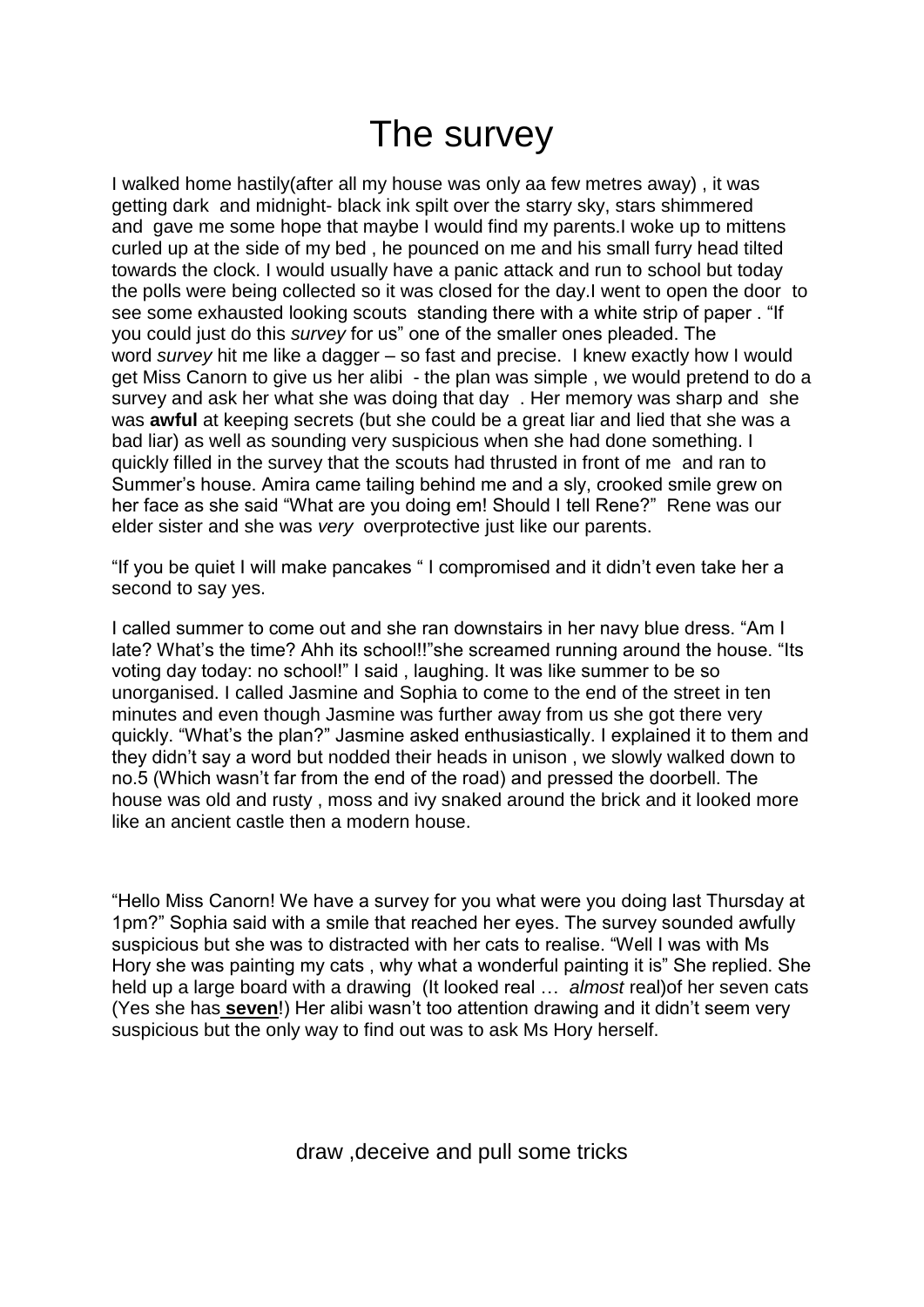We walked down to no.15 and we were all quite intrigued by our first alibi, it seemed rather innocent but all the other clues were pointing at Miss Canorn , the only way to find out whether or not she was lying was to ask Ms Hory herself. No.15 was opposites Sophia's house and she (as well as all of us) knew that Ms Hory strongly despised pets ( particularly dogs and cats) , the whole street found her quite strange and absurd.

We rang the doorbell to see an short woman peeking out of her door , she looked as if she **did not** need any company and didn't want any , all of us apart from Summer were terrified of the glare she gave us.

"Hello Ms Hory! We are here to do a survey , what were you doing on Thursday at 1pm?" Summer asked cheerfully

"A quite strange question , what are you going to do with it may I ask?" She questioned and the shiny smile she gave sent a shiver up my spine.

"We will use it to see the general activities of the neighbourhood so we can find out what to invest in!"Jasmine said , saving us all , it was quite obvious she had done her geography homework.

"Ok then.. I was painting Miss Canorn's cats! Why how lovely they are!" She said , saying the word lovely with much sarcasm and spite.

I said thankyou and we walked of to mark our findings, "Well we can cross them of now!"

"Yes , and it was quite believable how she said the word *lovely"* Sophia smiled and we all burst into laughter. Our next suspect would be Mr Loik , he was the magician on the street and could easily pull of a stunt like the car trick, he was our best suspect and I was sure that he could be it.

This time I knocked on the door an it gave me an uncomfortable feeling  $- a$ kidnapper could be just about to open the door and me , being so gullible , could walk straight into a trap.

"Hello Mr Loik can you-" I asked but I was cut off by him

"Can I do a survey for what I did on Thursday at 1pm?Sure!"He laughed taking the words right out of my mouth.

"But how did you-"

"I was practising a magic trick , and also magicians never reveal their secrets"He said with a massive smile , that could trick anyone.

I looked at the tall cupboard he had and without thinking I inquired "What's that for?"

"Well its for my magic trick, of course its big enough to fit people in !" was his reply

We all gave each other suspicious glances and stared right back at him as if those words were grave mistakes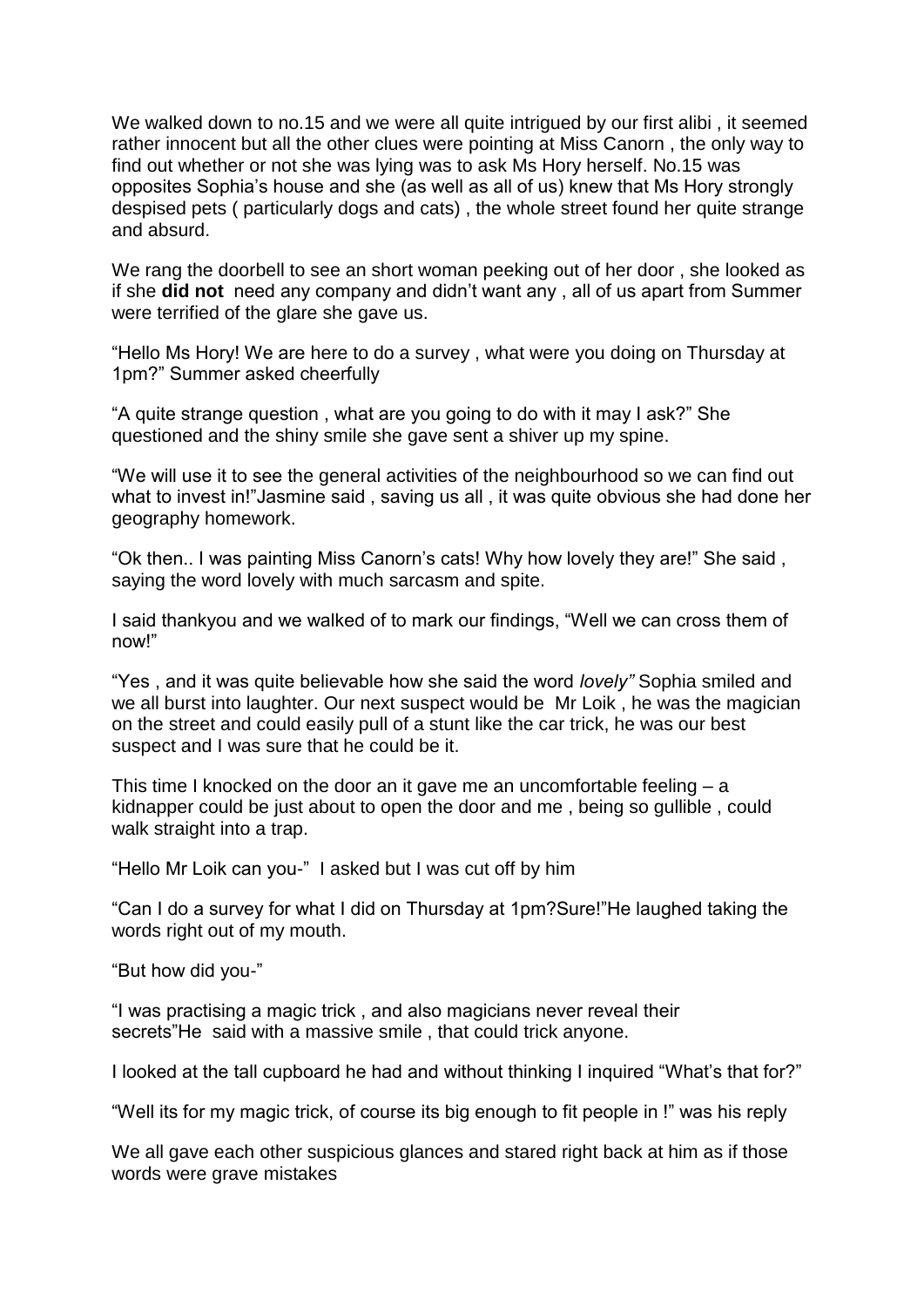We didn't even say goodbye for at the time we were about to leave , he had disappeared (Or just used a smoke bomb to run through the door and leave his wand carelessly behind).

We had hoped to find more clues and answers but instead all we got was more questions.

*Did he take them? Was his alibi fake? Was the reference he used just a coincidence or not…?*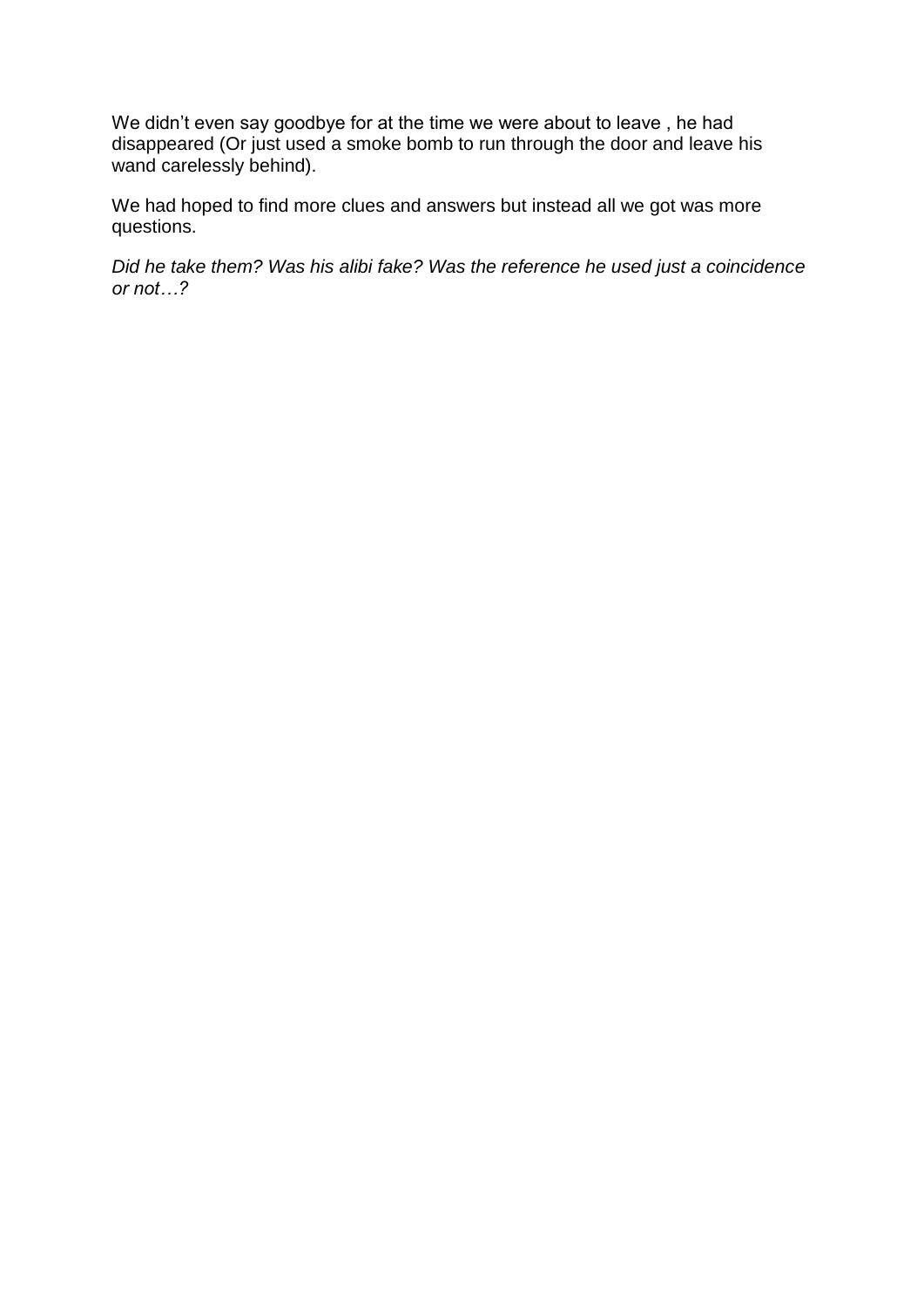## More answers or just More questions?

The next person we came to visit was Mrs Miller , she was famous for her home made tea and her delicious recipes for biscuits and she often invited us for tea and biscuits (Yes literal tea) but she did have a strong motive -she hated my my parents tea. My parents made their own home made tea and of course me , Amira and Summer went on about how delicious it was , even though we liked Mrs Miller's tea more, she seemed rather envious of them. However , Mrs Miller seemed harmeless and it was almost impossible to imagine her doing such things but that is the thing criminals want you to think about them , and we had to go through each person properly.

"Why, hello !" Mrs Miller said with a genuine smile

"Hi Mrs Miller, could you do a survey for us about what you were doing on Thursday at 1pm?" Jasmine requested innocently

"Well I was picking mint leaves in my garden , would you like some tea?" She urged holding out a tea bag (which I had no idea why she carried with her) and smiled.

"Its okay ,we're fine"Sophia answered and we all knew why- There were millions of questions to her alibi floating around us all. We all walked of to Sophia's house. It was much smaller than mine but it was the kind of house that anyone could feel at home to.Within a blink of an eye she flicked the door handle up and we all walked in.

"But it's Winter and mint leaves die instantly in Winter and they only last 7-10 days , even in Summer!" Jasmine cried as if it had been on her mind all day , "Wait a second , she gave me a tour of her garden a few weeks back there were no leaves and if they don't grow in winter then..." Sophia said, angry or confused (I couldn't tell which one)

"She must be lying but how will we find out it's not like we can just go and ask her to show her mint leaves plant" I moaned , sounding much like Amira.

There was a few awkward seconds when no one spoke but those moments told me exactly how to get Mrs Miller to spill the beans (Or tea in her case)

I knew at that moment that we all had the same idea but we couldn't go now we would have to go tomorrow to not seem suspicious.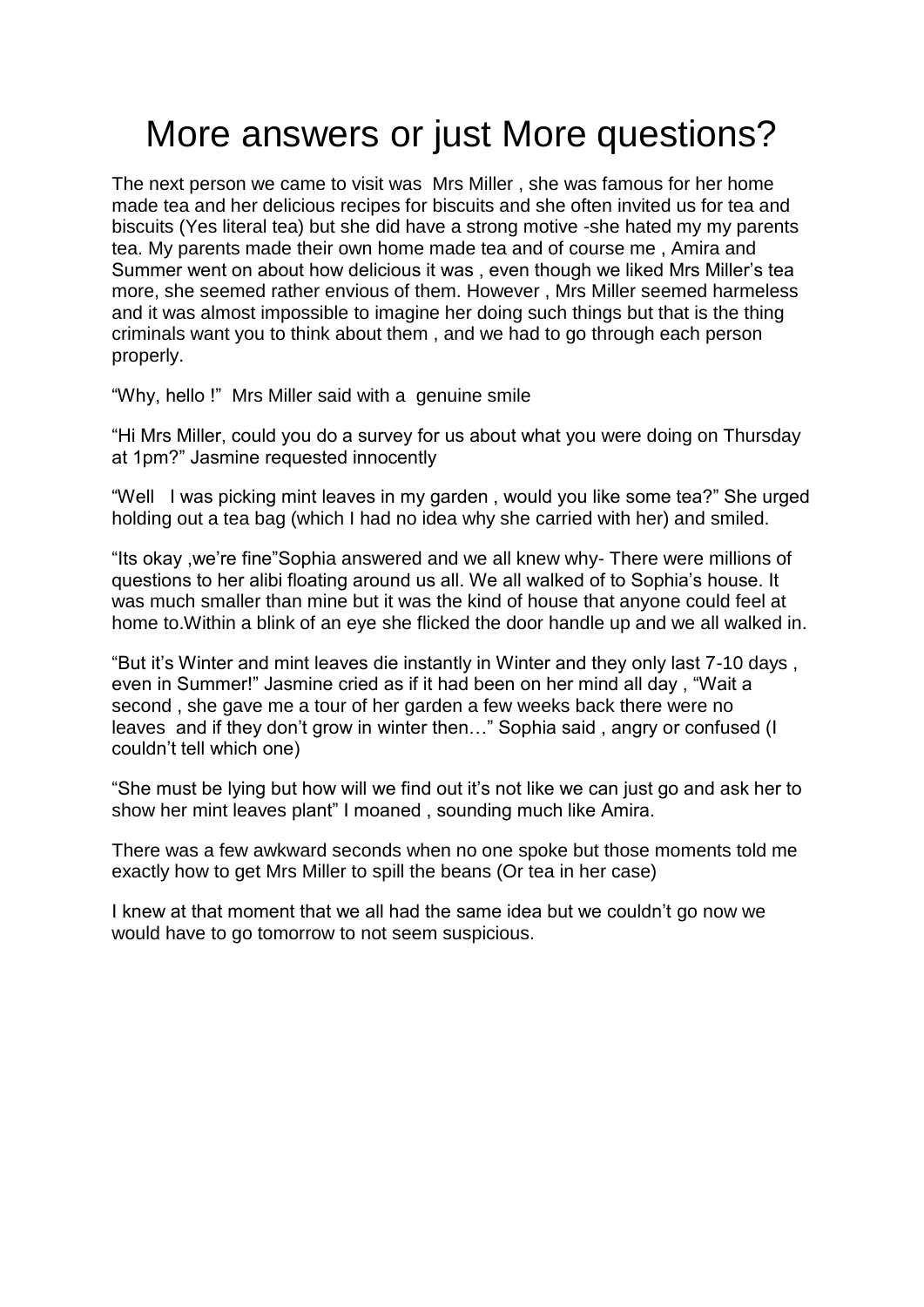# Just one survey

"Who's our next suspect?" Jasmine inquired and we all looked at the small piece of paper in my hand – *No.13 – the proffeser – Motive : \_*

"Wait ... What's his motive?" I gave them a puzzled look and then Summer replied "Remember when your parents beat him in that contest , he really wasn't happy!"

"But that was a *year* ago" I said , even more confused than before

"Its still a motive and he doesn't seem like the kind of person to get over it that quickly" Summer hastily added.

We all walked down to number 13 and whispered about Mrs Miller

"But she can't have done it , I have known her for so long and she'd just not that type of person" whispered Sophia and we all nodded in agreement until I said "But then why would she be lying to us?"

The question haunted us as we walked to the house just two doors away from Mrs Miller. The proffeser was not the sort of person to do '*surveys'* and he would probably guess what we were trying to do before we could finish the question but there was no other plan so we had to make do with what we had and go up to the door.

"What are you doing here?" He asked , in a rather calm tone of voice.

"Well we wanted to ask you to fill in a survey-" Summer said but was cut off by him.

"I don't do surveys!" He spat , this time much more aggressively and he shut the door in our faces.

We all looked at each other ,I felt lost but there was no use in going home now, we had to try again , this time I rang the doorbell and I didn't expect it but he opened the door

"I have already told you-!" He shouted but this time it was Summer's turn to cut *him* of

"I thought you wanted to help the community , isn't that what a proffesser does?"

"Alright but just this once." He said very dimly , red in the face , but we didn't care how he said it , somehow summer worked her magic and convinced him more quickly than even she thought.

"Ok , can you do a survey for what you did on Thursday at 1pm?" Jasmine pleaded

"I … I …Umm.. Oh I was in the p-park" He mumbled and it gave us a reason to futher invest.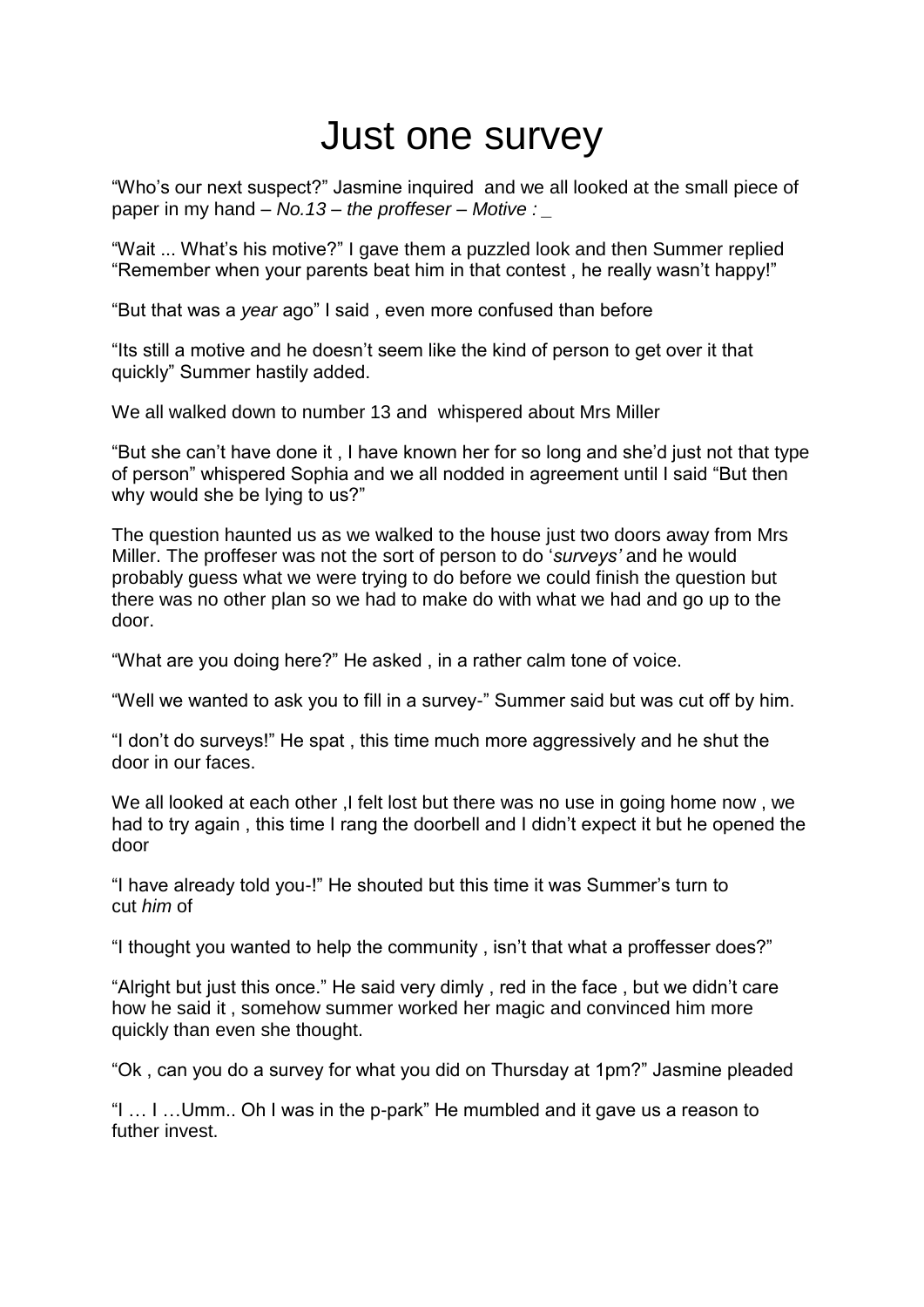"But I was at the park and you were not there!" I stated confused as to why the professor couldn't come up with a good excuse.

"Oh I mean I was at home doing professor stuff," He muttered , using the term *professor stuff* seemed like something someone would only say if they were hiding stuff.

"And what may that be?" Sophia asked whilst writing on a small card.

"How am I supposed to know?! It's not like I am a professer , I mean do I really seem like one!" He exclaimed and immediately covered his mouth.

"YOU AREN'T A PROFESSER!?" Summer screamed at the top of her voice as if we had solved the case.

"No ,please don't tell anyone and do not scream about it !" He begged and there was no longer a point to denying that he was not what he had claimed to be.

We all walked away and thought about what had happened , it had seemed like the professer was not longer hiding anything so we could cross him of , the only suspects we had left was Mrs Miller , the magician and Miss Eval, whom I had no idea why she was on there. We would of investigated futher but Jasmine and Sophia had to go home , I hadn't even realised we had been 2 hours.

As soon as they left Summer received an alert on her phone , "I-I h-have to g-go," She stumbled . I had known Summer for most of my life and never had she been like that.

"Why?" I interrogated her ,feeling even more like a detective.

"I just have to ok !" She said right back and it more than obvious that she was hiding something…

"Why do I feel like you are hiding something?"

"Because I am!" She admitted but not soon after regretted it.

She dropped her phone and luckily it didn't smash , I caught it but then looked at the message and dropped it .

"Em, our parents are spies for the MI6" She said , staring at me as if this was easy news.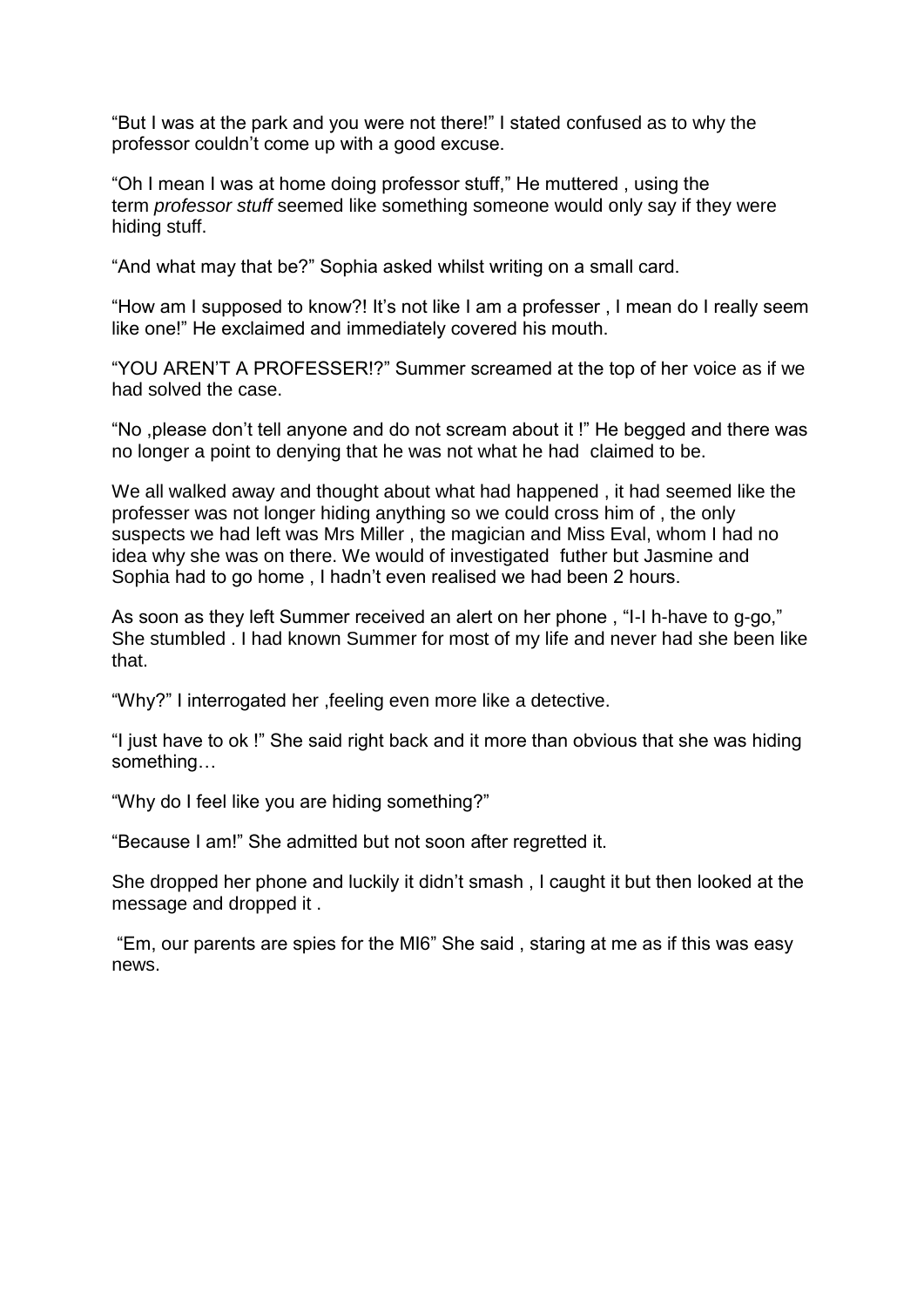### Tea Tantrum

I walked home that night in awe . If what Summer was telling me was true then my parents had been lying to me my whole life about their job , I felt so gullible and betrayed that I couldn't even eat my Hagen-das ice cream ( it was my favourite flavour – salted caramel)and if you knew me , you knew that I would *never* waste good caramel ice cream – even if I was full, but today I was disobeying my own rules , I couldn't eat anything – not even the chips .Yes not even the *chip*s. I went to bed at 7 but I only fell asleep at 10 . How could my parents never tell me they were spys , secret angents , that they work for the MI6 , I wondered if they had told Rene and Amira but I didn't want to ask in case they didn't know.It was so unfair how Summer's parents told her about their real jobs but my parents didn't even bother to hint at it.

This had completely changed the whole situation , for all we knew they could be with the most dangerous criminals of all time or just out fighting crime. I couldn't tell Jasmine and Sophia and neither could Summer so they would remain completely oblivious around the fact. Of course there were times when I was about to tell them but I couldn't let a secret like that slip out.

Summer knocked on my door along with Sophia and Jasmine , "It's 10 , come out !" Sophia yelled from outside. I hadn't even realised how late the time so I ran out in a hurry to solve the mystery.

We all ran down to Mrs Miller's house but no one said a word , Summer didn't know what to say to me and I didn't know what to say to her , Jasmine and Sophia must of tasted the bitterness in the air because they didn't say a word either.

"Come in , Come in, have some tea!"Mrs Miller said from inside just as we had arrived at her front garden.

We all went to sit at her lovely hand painted table in the garden . Jasmine and Me decided to keep her busy whilst Sophia thought of a plan and Summer looked around for mint plants.

"Mrs Miller oh please could I have some mint , I need it for food tech!" Jasmine asked her , rather cunningly .

"I have ran out , very sorry dear , how about you two wait while I make you some tea." She replied as if she was scared we would figure out something.

I was craving water , and even though it was still Winter , it was acrid and hot outside and everyone had a water bottle apart from me.

"Mrs Miller!" I called out but she didn't reply so I wandered inside only to see a few cups of milk a few tea bags and a nervous looking face.

"I-I thought you made homemade tea!" I murmured under my breath but somehow she heard.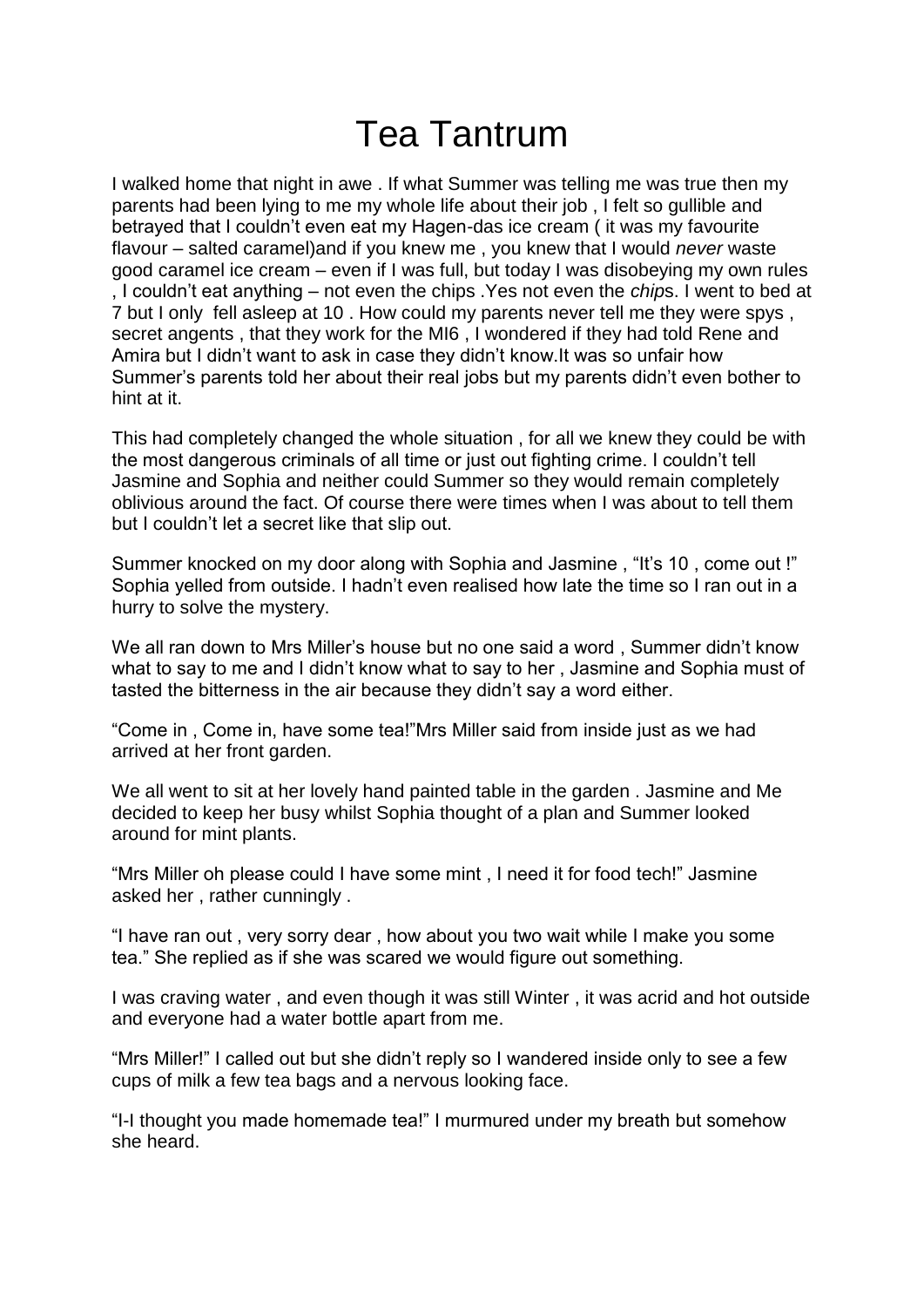"It-It's not what it looks like!" She said and Jasmine , Summer and Sophia all hurried inside

"You don't make homemade tea…?" Jasmine asked , suddenly quiet

"I- I ,fine, no I don't" She finally gave in "But don't tell anyone , It just felt so nice when everyone liked my tea, someone told someone else it was homemade and I didn't bother explaining that it wasn't, I wanted people to believe that It was homemade so I lied for the survey , I was actually just gardening my plants."I remembered her limited edition roses and how they were only on sale that day , at 12 and you must water them an hour after you have bought them , so it was safe to say Mrs Miller hadn't done it.

"It's ok Mrs Miller , we wont tell anyone ,sorry for wasting your time,"Summer replied , we all left and I still did not have any water but at least we could rule of one more supect.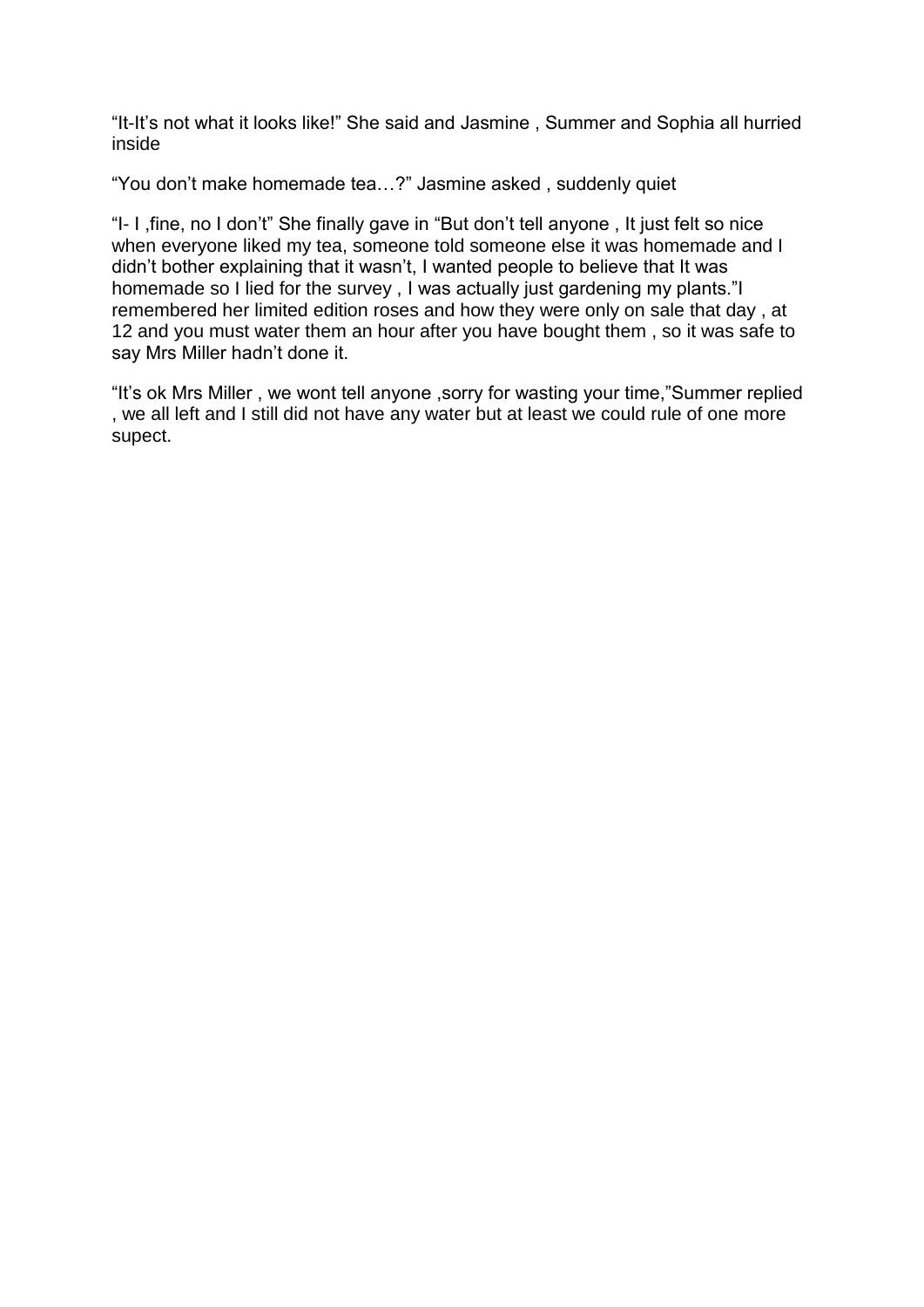#### Mystery solved

We walked down to No.17( which was opposite Summer's house) and there were only 2 suspects left which meant that we were close to solving it. I had no idea as to why Miss Eval was on there as she had no motive and the writing on the slip wasn't ours but we were all too excited to question why and how that slip had gotten here.

"Hi Miss Eval!" Sophia greeted , in a happy , innocent voice .

"What do you want?" Miss Eval snapped as if Sophia had said something rude or vile.

We were all shaken by this but Sophia persevered on "We would like you to do a survey for us for what you did on Thursday at 1pm"

As soon as Sophia said this Miss Eval looked as if she had seen a ghost , her skin went pale and she gave a fake smile .

"Oh , I was painting my fence!" explained Miss Eval, Sophia had already told us that she was painting her fence and we had all witnessed the new white colour but something seemed off. At that moment I heard it. The knocking , that seemed normal but there was one problem. It wasn't from the door. It came and came and came , Miss Eval tried to push me out but I resisted . The knocks carried on and we all heard it , a voice from a cupboard screamed *RUN*. I would of run at that exact moment but there were two things stopping me : One- I heard that voice – it was my parents , I wasn't going to loose them again, and two – Miss Eval was now guarding the door with a sly smile on her face.

"You've figured it out , but I'm sorry you were too late , tell that to the funeral manager" She sniggered .

She grabbed us and threw us in the cupboards where my parents were . I couldn't help but feel as if it was all my fault until something caught my eye across the room , a shine, a shine so bright it could be one of two things . 1. The sun (which it probably wasn't , there are many reasons , which you probably know such as the sun is to big to fit in a house) and 2. The aphonten jewel , not only had we found the person who had taken my parents but the thieve who had stolen the most precious jewel . It was no use now though , we were trapped and once she opened the trap we would fall and probably not wake up again ( I am sure you know what I mean by that). As soon as we were about to give up hope I saw a person – Rene .

"Stop right there !" Someone said ( he looked as if he had just stepped out of men in black) standing next to Rene.

He picked up the jewel and said "Hmm what punishment would be sensible? A life sentence maybe?"